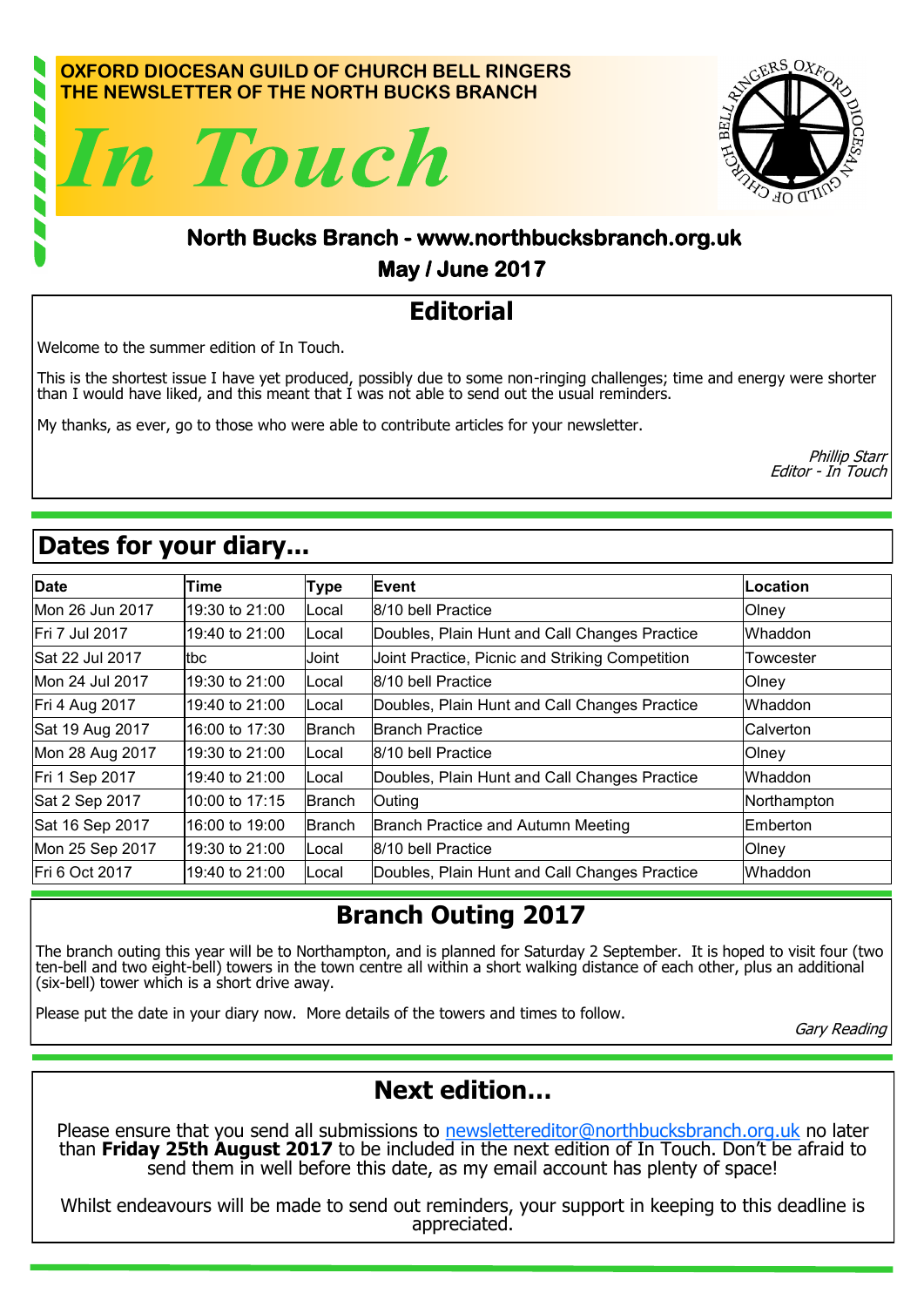### **The learner and bob doubles practice nights**

This was started by me with the help of Wendy Price, after the big ring pull event.

The idea was put to the branch but they said there was no need for it, how wrong they were. We travelled around the different towers ringing on the first Friday of every month ringing rounds and call changes. We tried to make sure everyone had at least 20 minutes ringing. We had an average attendance of 11 people and the ringing started to improve.

As this got better we started plain hunt on five bells, then bob doubles. We always held the December practice at Whaddon, and they kindly supplied us with wine and mince pies after the practice, which was greatly appreciated. A few years after speaking to branch officials about the standard of ringing across the branch and especially at Whaddon, I thought how could I help. Should I do the right thing and support Whaddon and finish the learner practice or did I leave Whaddon to sort itself out. I did not think it was right to let the ringers down that turned out every month for the learner practice but still felt I should help Whaddon. After a while we decided to move the Friday night practice to Whaddon as this solved the problem - we could continue the learner practice and at the same time support and improve the ringing at Whaddon.

The challenge was set when I was told by a branch officer "If you're not going to do something about it keep quiet".

At the practice nights now we ring Stedman and Bob Minor, we also have new learners who are at rounds, call changes and plain hunt level. Everyone gets at least 3 rings per evening as people will only improve with time on the rope. We are now averaging 16 people at these practices, and we still enjoy wine and mince pies in December.

For something the branch did not want, it has turned out well. It is just run by people who think learners need as much time on the rope as possible and by holding these practice nights it gives them this. This has also improved the ringing of the Whaddon ringers and if it was not for Derek White the bells would be silent.

On the 29<sup>th</sup> April it was Derek and Susan White's Golden Wedding anniversary. On the day we rang a very well struck quarter peal with two of the Whaddon ringers and four friends, and then had drinks and nibbles with Derek and Susan.

Mick Nimmo

#### 50th Wedding Anniversary Quarter Peal

Derek White, Captain at St. Mary's Whaddon

Saturday the 29th of March saw the 50th Wedding anniversary of Derek and Susan White. They met while Derek worked for the Milk Marketing Board and Sue (as she is known to her friends) lived on a farm in the Claydons, North Buckinghamshire, and they were married in 1967 at East Claydon.

To mark this very special event, a quarter peal was arranged, and a group of those ringers best known to Derek asked to participate at St. Marys, Whaddon.

Afterwards, a fine spread had been laid on at the lovely house of the White's to refresh the ringers, and joined by a number of the White's friends, to raise a toast to the couple on such a landmark occasion, and to wish them many more years of happiness.

1260 Bob Doubles in 48mins

- 1. Robin Starr
- 2. Wendy Price
- 3. David Moore
- 4. Malcolm Hooton
- 5. Mick Nimmo
- 6. Phillip Starr

Derek's tireless long service to ringing at Whaddon has ensured that the bells have continued to ring for many years, despite the small population of the village.

Again, our best wishes to Derek and Sue.

Phillip Stari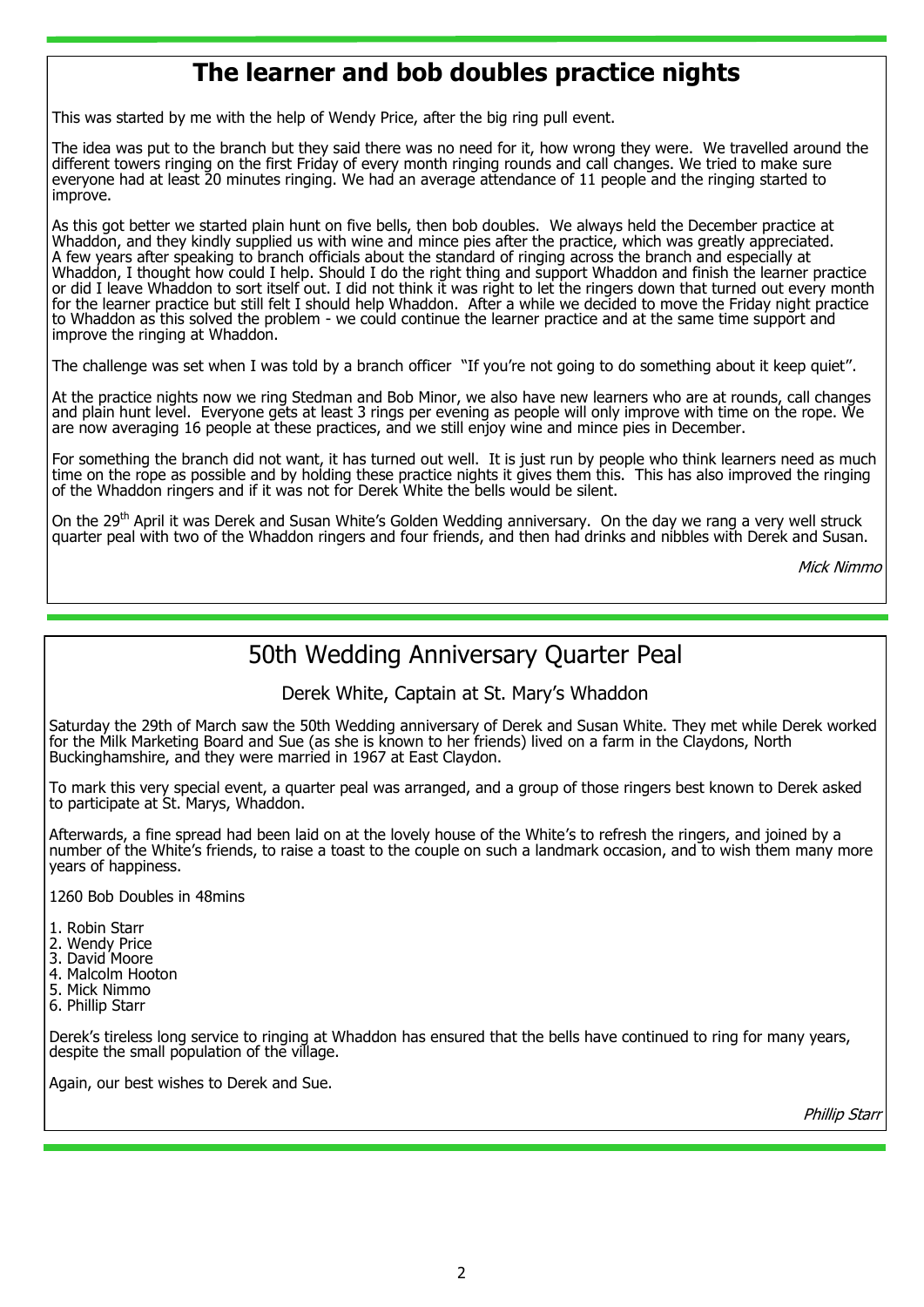| <b>Quarter Peals</b>                                                                                                                                                                                                                                                                         |                                                                                                                                                                                                                          |  |  |  |  |
|----------------------------------------------------------------------------------------------------------------------------------------------------------------------------------------------------------------------------------------------------------------------------------------------|--------------------------------------------------------------------------------------------------------------------------------------------------------------------------------------------------------------------------|--|--|--|--|
| St John the Evangelist, Wicken, Northamptonshire                                                                                                                                                                                                                                             | St John the Evangelist, Wicken, Northamptonshire                                                                                                                                                                         |  |  |  |  |
| Tuesday 28th February 2017<br>$(15-1-20$ in F)                                                                                                                                                                                                                                               | Tuesday 21st March 2017<br>(15-1-20 in F)                                                                                                                                                                                |  |  |  |  |
| 1280 Uxbridge Surprise Major                                                                                                                                                                                                                                                                 | 1260 Stedman Triples                                                                                                                                                                                                     |  |  |  |  |
| <b>Ruth Stokes</b><br>1.<br>2.<br>Margaret Bulleid<br>3.<br>Richard Haseldine<br>4.<br>Lesley Belcher<br>5.<br>6.<br>Andrew Spencer<br>Nick Gray<br>7.<br>Chris Bulleid<br>8.<br>Christopher C Stokes (C)                                                                                    | Christopher C Stokes<br>1.<br>2.<br><b>Ruth Stokes</b><br>3.<br>Richard Haseldine<br>4.<br>Andrew Spencer<br>5.<br>Gary Reading<br>6.<br>Nick Gray<br>7.<br>Stephen H Stanford (C)<br>8.<br>Tony Gray                    |  |  |  |  |
| Nick Gray                                                                                                                                                                                                                                                                                    | Rung as a birthday complement to <b>6</b> .                                                                                                                                                                              |  |  |  |  |
| Cross and Stable, Downs Barn                                                                                                                                                                                                                                                                 | Nick Gray<br>First quarter in method for <b>5</b> .                                                                                                                                                                      |  |  |  |  |
| Friday 31st March 2017                                                                                                                                                                                                                                                                       | St. James the Great, Hanslope, Buckinghamshire                                                                                                                                                                           |  |  |  |  |
| 1260 Doubles in 38mins<br>(5 m/v 240 each Plain Bob, St. Simons Bob, St. Martins                                                                                                                                                                                                             | Sunday 19th March 2017                                                                                                                                                                                                   |  |  |  |  |
| Bob, April Day and 300 Grandsire)                                                                                                                                                                                                                                                            | 1250 Yorkshire Surprise Major in 50mins                                                                                                                                                                                  |  |  |  |  |
| <b>Hilary Reading</b><br>1.<br>2.<br>Graham Bartholomew<br>$\overline{3}$ .<br>Claire Reading<br>4.<br>John Brookman<br>5.<br>Alan J Marchbank (C)<br>Most methods 2.<br>Alan Marchbank                                                                                                      | Roy Keeves<br>1.<br>2.<br>Alan Cozens<br>3.<br>Graham Paul<br>4.<br>Anthony Gray<br>Anthony G Osborne<br>5.<br>6.<br>Nicholas Gray<br>7.<br>Richard Haseldine (C)<br>Philip Haslam<br>8.                                 |  |  |  |  |
| St. Andrews, Gt. Linford<br>Monday 27th February 2017                                                                                                                                                                                                                                        | For morning service, and as a Diamond Wedding<br>Anniversary compliment to Shirley and Alan Cozens<br>married at this church on the 16th of March 1957.                                                                  |  |  |  |  |
| 1260 Plain Bob Doubles                                                                                                                                                                                                                                                                       | Sheila Blenkhorn                                                                                                                                                                                                         |  |  |  |  |
| 1.<br>Carol Thomason<br>2.<br><b>Tine Marchbank</b><br>3.<br>Nick Read<br>4.<br>Steve Thomason<br>5.<br>Alan J Marchbank (C)<br>6.<br>Graham Bartholomew<br>Rung before the service of licensing of Rev<br>Chukwuemeka Iwuaga as Associate Minister of<br>Stantonbury Ecumenical Partnership |                                                                                                                                                                                                                          |  |  |  |  |
| Alan Marchbank<br>St. Marys, Shenley Church End                                                                                                                                                                                                                                              |                                                                                                                                                                                                                          |  |  |  |  |
| Sunday 16th April 2017                                                                                                                                                                                                                                                                       |                                                                                                                                                                                                                          |  |  |  |  |
| 1260 Mixed Doubles                                                                                                                                                                                                                                                                           |                                                                                                                                                                                                                          |  |  |  |  |
| Linda Maycroft<br>1.<br>2.<br>Becky Fawcett<br>3.<br>Ann Birch<br>4.<br>John Brookman<br>5.<br>Edward L Fawcett (C)<br>Rung by the Sunday service ringers for Easter, also part<br>of the MK50 celebrations, and remembering George                                                          | These are a selection of the successes that have taken place<br>in our branch, as submitted to the editor. All of the peals and<br>quarter peals can be found on the branch website.<br>Phillip Starr - Editor, In Touch |  |  |  |  |
| William Maycroft, grandfather of 1, on the anniversary<br>of his birth in 1915<br>3                                                                                                                                                                                                          |                                                                                                                                                                                                                          |  |  |  |  |